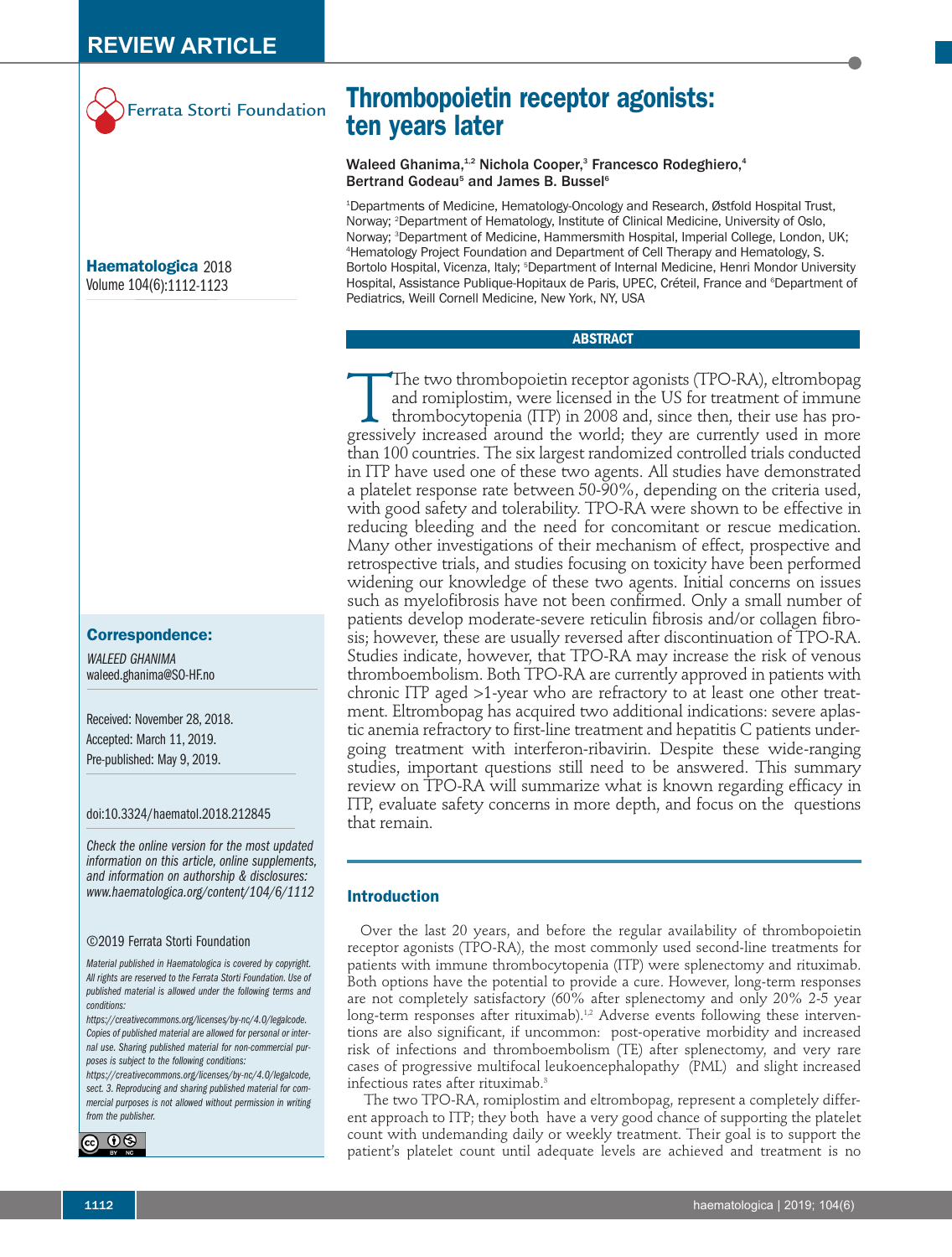longer required. The TPO-RA were licensed in the US for the treatment of ITP in 2008, and, since then, their use has progressively increased around the world; they are currently used in more than 100 countries. Their introduction heralded a paradigm shift in the treatment of ITP. They are now widely used and many hematologists are well-acquainted with them. This is the 10-year anniversary of their licensure in the US for ITP and it seems appropriate to review the state of the art of these agents: what is known about their mechanism of effect, efficacy, and toxicity, and what remains to be learned, including an exploration of other clinical situations in which they might be useful.

# **Mechanism of action**

Romiplostim and eltrombopag both bind to the thrombopoietin (TPO) receptor, causing conformational change in the TPO receptor, activation of the JAK2/STAT5 pathway, and a resulting increased megakaryocyte progenitor proliferation and increased platelet production.<sup>4,5</sup>

However, there are some differences between the two agents (Figure 1). Romiplostim is a peptibody that binds directly and competitively at the TPO binding site, whereas eltrombopag is a small molecule which binds at a transmembrane site. There are also differences in the activation of other signaling pathways in megakaryocytes (MK) such as STAT3, ERK and AKT (Table 1).<sup>68</sup> Furthermore, romiplostim mostly stimulates mature precursors, while eltrombopag appears to act earlier in the pathway, stimulating MK precursor cells and MK differentiation.<sup>4,6</sup>

In addition to differences in TPO-receptor activation, eltrombopag also has off-target effects. For example, eltrombopag chelates both extra- and intra-cellular calcium and iron and can shuttle iron out of cells.<sup>9</sup> The ironchelating action of eltrombopag causes anti-proliferative effects on leukemic cells lines, $10^{\circ}$  and a TPO-independent effect on stimulating stem cells and MK precursors *in vivo*.

These differences may explain why some patients respond to one agent and not the other, $11,12$  and why treatment with both agents can be useful in very refractory patients.

Although the prime mechanism of action of the TPO-



Figure 1. Cellular mechanisms of action of thrombopoietin (TPO) and of thrombopoietin receptor agonists (TPO-RA). Binding of the ligand (TPO/TPO-RA) to the c-MPL receptor on the megakaryocyte causes conformational change in the receptor, resulting in downstream activation of the various signaling pathways including JAK2/STAT5, PI3K/AKT, ERK, ultimately resulting in increased platelet production. Various pathways can be activated by the different substances (see also Table 1). GRB2: growth factor receptor-binding protein 2; JAK: Janus kinase; MAPK: mitogen-activated protein kinase; P: phosphorylation; RAF: rapidly accelerated fibrosarcoma kinase; RAS: rat sarcoma GTPase; SHC: Src homology collagen protein; STAT: signal transducer and activator of transcription; PI3K: phosphatidylinositol 3 kinases; ERK: extracellular-signal-regulated kinase.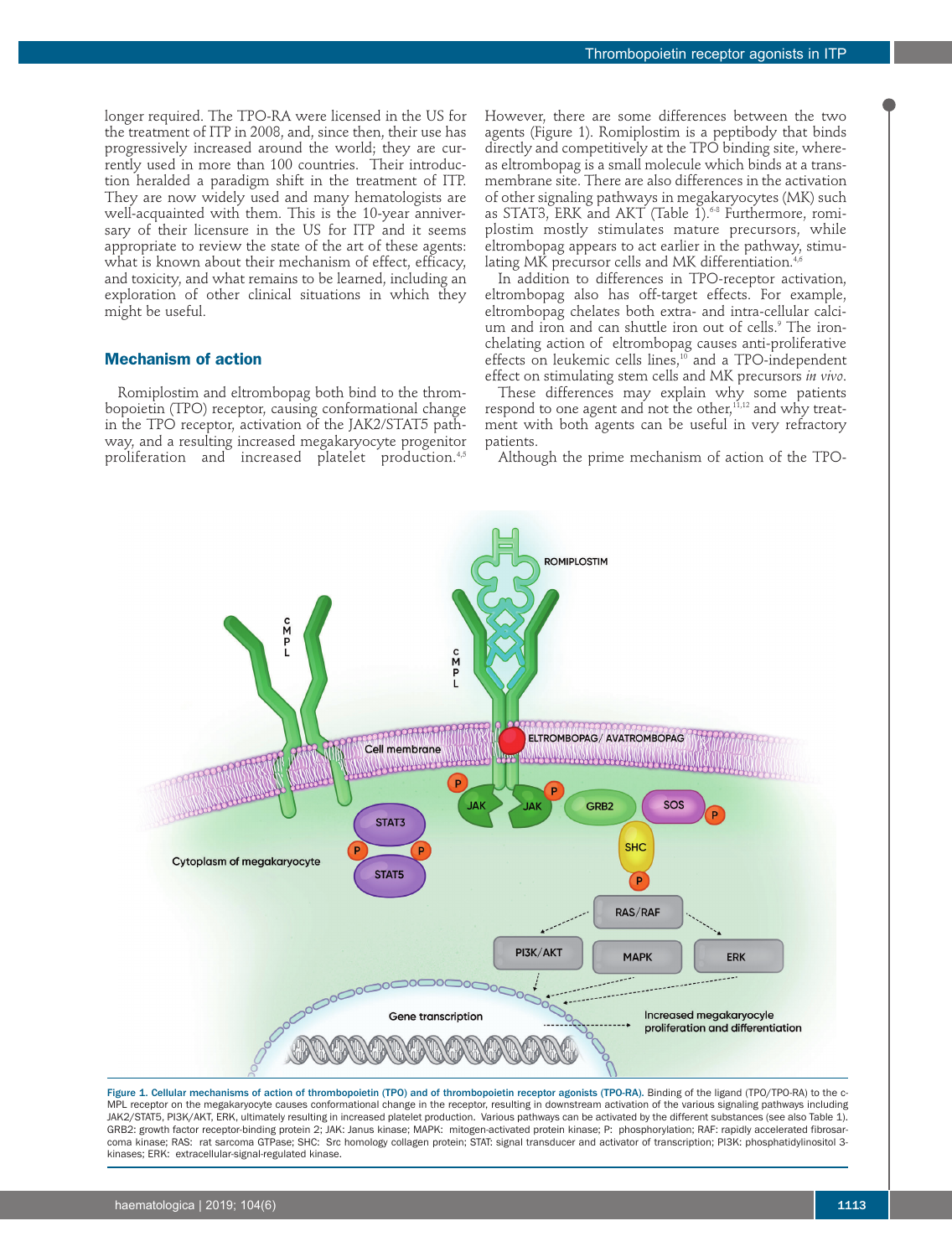RA is thought to be due to increased platelet production, both TPO-RA have also been described to have immunomodulatory effects, with increased regulatory Tand B-cell effects in patients on TPO-RA.13 This effect has been suggested to be mediated by TGF-B, a major cytokine involved in T-regulatory (Treg) cell development, and found in abundance in MK and platelets.14,15 Alternatively, TPO-RA may also affect antigen processing and presentation by MK.<sup>16</sup> Whether these potential immunomodulatory effects result in the treatment-free durable responses reported with both TPO-RA has not yet been understood.

### **Efficacy of romiplostim and eltrombopag**

#### **Platelet response**

The response rate of these agents depends on the definition of "response." If a consistent "durable" platelet count response is required, then the response rate may be 40-60%. This type of response, with platelet counts consistently higher than 50x109 /L without bleeding and/or need for rescue therapy, is a realistic goal for patients with ITP. If, however, a "response" is a single platelet count over 50x109 /L during a finite period of time, then the response rate is closer to 60-90%.17-23

Table 2 summarizes the effect of the two agents in randomized controlled trials (RCT) performed in adult ITP patients. The rate for a durable response in the pivotal trials for romiplostim was around 60% in non-splenectomized patients but lower in previously splenectomized patients. Splenectomized patients treated with eltrombopag in the Randomized Placebo-Controlled Idiopathic Thrombocytopenic Purpura (RAISE) and Eltrombopag Extended Dosing (EXTEND) studies also had lower response rates than non-splenectomized patients. While splenectomized patients and those with platelet counts  ${<}15\mathrm{x}10^\circ\mathrm{/L}$  respond less well to both romiplostim $^\mathrm{18}$  and eltrombopag,<sup>24,25</sup> there is still good evidence of the effect of these agents in these patients.

A recent meta-analysis, which included 1126 patients from 13 RCT performed in eight adult and five pediatric ITP populations, showed that TPO-RA significantly increased platelet response by 3-fold and durable response rates by almost 8-fold as compared to placebo or Standard of Care (SoC).26 In adult studies, a 3-fold increase in response [Risk Ratio (RR): 3.1, 95% Confidence Interval (CI): 2.0-5.0] and 7.5-fold increase in durable response (RR: 7.4,  $95\%$ CI: 3.2-17.1) was seen.<sup>26</sup> Therefore, while this is a very effective approach to treatment of ITP, not all patients will have a clinically meaningful response to TPO-RA, whereas some have to discontinue TPO-RA because of the lack of response.20,24,27 In the EXTEND study, of the 302 patients enrolled, 55% withdrew from the study due to adverse events (14%), patient decision (13%), lack of efficacy (11%), or other reasons, $20,24,27$ whereas, in the long-term romiplostim study, 31% of the 292 enrolled patients discontinued because of patient decision (27%), adverse events (12%), alternative therapy (12%), or for other reasons.<sup>20,24,27</sup>

### **Reduction in bleeding and concomitant medications**

The meta-analysis showed that TPO-RA significantly reduced incidences of any or severe bleeding events (RR: 0.8, 95%CI: 0.7-0.9; RR: 0.5, 95%CI: 0.3-0.99, respectively).<sup>26</sup> Especially with eltrombopag, there were substantial reductions in any or severe bleeding events in treated patients compared with controls (RR: 0.7, 95%CI: 0.5-0.9; and RR: 0.3, 95%CI: 0.1-1.0, respectively). In parallel with reduced bleeding episodes, pooled results of eight studies indicated a significant reduction in the need for rescue medications in the TPO-RA groups compared with control groups (RR:  $0.5$ ,  $95\%$ CI:  $0.4$ -0.6).<sup>26</sup> Treatment studies with both agents have also demonstrated an ability to reduce or stop concomitant medications (RR: 1.8, 95%CI: 1.1-3.0).

## *Health-related quality of life and thrombopoietin treatment*

Health-related quality of life (HRQoL) was studied in many of the RCT and extension studies conducted with

|                                        | <b>Eltrombopag</b>                                                                                                                | <b>Romiplostim</b>                                                                                         | <b>Thrombopoietin</b>    |
|----------------------------------------|-----------------------------------------------------------------------------------------------------------------------------------|------------------------------------------------------------------------------------------------------------|--------------------------|
| Structure and discovery                | Small molecule discovered by<br>screening libraries of small molecules<br>that stimulate the TPO receptor<br>down-stream pathways | Peptibody developed by screening peptide<br>libraries for sequences that can<br>stimulate the TPO receptor |                          |
| Binding site                           | Binds the transmembrane and<br>juxtamembrane domains of the TPO<br>receptor                                                       | Binds to the extracytoplasmic domain of<br>the TPO receptor in same manner<br>as TPO                       | Acts at TPO binding site |
|                                        |                                                                                                                                   |                                                                                                            |                          |
| Effect on endogenous<br>thrombopoietin | No displacement of TPO, may be additive                                                                                           | Can displace TPO from its receptor                                                                         |                          |
| Demonstrated down-stream               | JAK2/STAT5                                                                                                                        | JAK2/STAT5                                                                                                 | JAK2/STAT5               |
| effect on various signal pathways*     | PI3K/Akt                                                                                                                          | PI3K/Akt                                                                                                   | PI3K/Akt                 |
|                                        | ERK.                                                                                                                              | <b>ERK</b>                                                                                                 | <b>ERK</b>               |
|                                        |                                                                                                                                   | STAT3                                                                                                      | STAT3                    |
|                                        |                                                                                                                                   |                                                                                                            | MAPK, STAT1              |
| Effect on MK                           | Earlier MK (including CD41 <sup>-</sup> ) and late MK Mature MK (CD41 <sup>+</sup> CD61 <sup>+</sup> )                            |                                                                                                            | All stages               |
| Off-target effect                      | Iron and Ca chelation                                                                                                             |                                                                                                            |                          |
|                                        | TPO: thrombonojetin: MK: megakaryocytes: Ca: calcium *Not all pathways have been fully explored                                   |                                                                                                            |                          |

### Table 1. Characteristics and down-stream effect of eltrombopag, romiplostim and endogenous thrombopoietin.

TPO: thrombopoietin; MK: megakaryocytes; Ca: calcium. \*Not all pathways have been fully explored.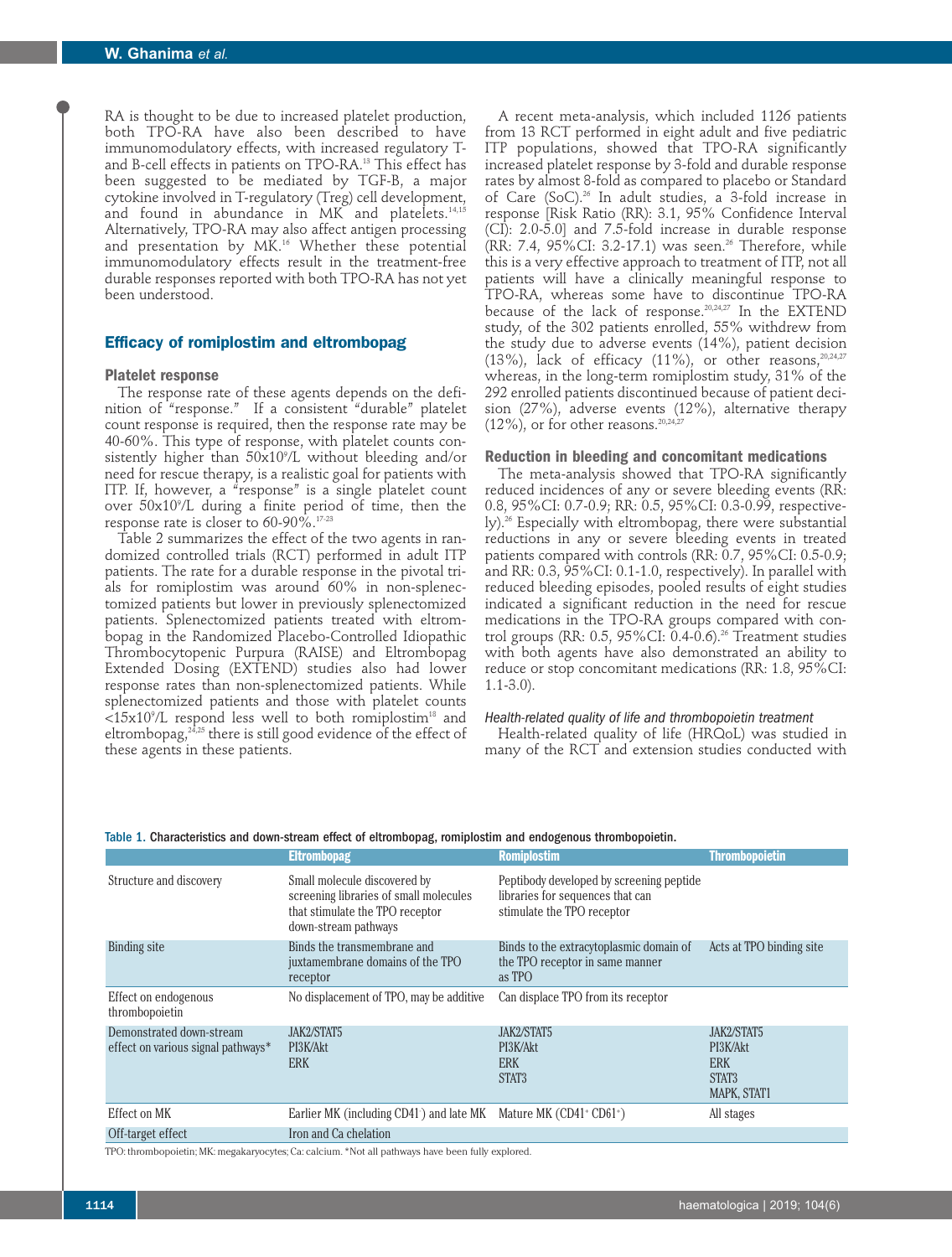TPO-RA using different generic and disease-specific questionnaires. Unquestionably, ITP has a major negative impact on HRQoL.<sup>28,29</sup>

In general, short-term treatment with TPO-RA does not seem to affect HRQoL,<sup>19,22</sup> while long-term studies with both agents show improvements in HRQoL.17,25 In the

open-label RCT comparing romiplostim to SoC, clinically significant improvement in seven scales of the Immune Thrombocytopenic Purpura Patient Assessment Questionnaire (ITP-PAQ) was observed in both treatment arms at 52 weeks compared with baseline.<sup>17</sup> However, the romiplostim group, and in particular the responders, had

|  | Table 2. Summary of the randomized controlled trials performed in adult immune thrombocytopenia patients with romiplostim or eltrombopag. |  |
|--|-------------------------------------------------------------------------------------------------------------------------------------------|--|
|  |                                                                                                                                           |  |

|                         | <b>Comparator</b><br>arm | <b>Study</b><br>duration | <b>Definition of the primary</b><br>end point for efficacy                                                                                                                 |                                                                                                                                                                                 | <b>Results</b>                                                                                                                                                                                                                                    |                                                                                                                                                                                        |  |  |
|-------------------------|--------------------------|--------------------------|----------------------------------------------------------------------------------------------------------------------------------------------------------------------------|---------------------------------------------------------------------------------------------------------------------------------------------------------------------------------|---------------------------------------------------------------------------------------------------------------------------------------------------------------------------------------------------------------------------------------------------|----------------------------------------------------------------------------------------------------------------------------------------------------------------------------------------|--|--|
| <b>Romipiostim</b>      |                          |                          |                                                                                                                                                                            | <b>Primary end point</b>                                                                                                                                                        | <b>Any increase</b><br>in plate count                                                                                                                                                                                                             | <b>Bleeding</b>                                                                                                                                                                        |  |  |
| Bussel <sup>21</sup>    | Placebo                  | 6w                       | Proportion of patients<br>achieving platelet count<br>50-450x10 <sup>9</sup> /L                                                                                            | 75% had platelet counts<br>that reached or<br>exceeded the targeted<br>range $\nu s$ . 25% in the<br>placebo group                                                              |                                                                                                                                                                                                                                                   |                                                                                                                                                                                        |  |  |
| Kuter <sup>18</sup>     | Placebo                  | 24 w                     | Proportion of patients<br>achieving platelet count<br>$\geq 50x10^9/L$ during $\geq 6$<br>of the last 8 weeks<br>of treatment                                              | 38% of splenectomized<br>patients given romiplostim<br>$\nu$ s. 0% given placebo;<br>$P=0.0013$ , and 61% of<br>non-splenectomized given<br>romplostim $\nu s$ . 5%; $P<0.0001$ | Overall platelet response<br>rate was noted in 88%<br>of non-splenectomized and<br>79% of splenectomized<br>patients given romiplostim<br>compared with 14% of<br>non-splenectomized and<br>0% splenectomized patients<br>given placebo; P<0.0001 | Significant bleeding<br>events were reported in<br>12% of the patients in<br>the placebo group and<br>7% in the romiplostim<br>group                                                   |  |  |
| Kuter <sup>17</sup>     | SoC                      | 52 w                     | Incidences of treatment<br>failure and splenectomy                                                                                                                         | 11% in romiplostim arm<br>$\nu$ s. 30% in SoC arm<br>(OR 0.31, 95% CI: 0.15-0.61;<br>$P<0.001$ )                                                                                | Between weeks 2 and 52<br>a 71-92% platelet response<br>in the romiplostim group<br>and 26-51% in the SoC                                                                                                                                         | Romiplostim group had<br>significantly lower adjusted<br>incidences of overall<br>bleeding events $(P=0.001)$<br>and bleeding events<br>of grade 3 or higher<br>$(P=0.02)$ vs. the SoC |  |  |
| Shirasugi <sup>88</sup> | Placebo                  |                          | Number of weeks with<br>platelet response, defined<br>as a platelet count $\geq 50x10^9/L$<br>(not including the 4 weeks)<br>after administration of<br>rescue medication) | Weekly responses occurred<br>for a median of 11 weeks<br>with romiplostim<br>$\nu s. 0$ weeks with<br>placebo; $P<0.0001$                                                       | 95% of romiplostim-treated<br>patients achieved<br>platelet responses                                                                                                                                                                             |                                                                                                                                                                                        |  |  |
| <b>Eltrombopag</b>      |                          |                          |                                                                                                                                                                            |                                                                                                                                                                                 |                                                                                                                                                                                                                                                   |                                                                                                                                                                                        |  |  |
| Bussel <sup>22</sup>    | Placebo                  | 6w                       | Proportion of patients<br>achieving platelet counts<br>$50x10^9/L \ge at day 43$                                                                                           | 28-81% response<br>depending on<br>the dose $\nu s$ . 11% in the placebo<br>arm; P < 0.001                                                                                      | Not reported                                                                                                                                                                                                                                      |                                                                                                                                                                                        |  |  |
| Bussel <sup>19</sup>    | Placebo                  | 6w                       | Proportion of patients<br>achieving platelet counts<br>$50x10^9/L \ge at day 43$                                                                                           | 59% in eltrombopag 16%<br>in placebo arms,<br>OR 9.61, 95%CI: 3.31-27.86;<br>P<0.0001                                                                                           | Patients in the<br>eltrombopag group also<br>had significantly greater<br>odds of responding at any<br>point during the 6-week<br>treatment period than did<br>those in the placebo arm;<br>OR 8.79, 95%CI: 3.54-21.86;<br>P<0.0001               |                                                                                                                                                                                        |  |  |
| Cheng <sup>25</sup>     | Placebo                  | 6 <sub>m</sub>           | OR of response defined<br>as a platelet count of<br>50-400x10 <sup>9</sup> /L                                                                                              | 79% vs. 28%<br>OR 8-2, 95%CI: 3-59-18-73;<br>P < 0.0001                                                                                                                         | 38% of patients receiving<br>eltrombopag vs. 7% placebo<br>responded at 75% or more of<br>assessments, OR 10-53, 95%CI: 3.48-31.91;<br>P < 0.0001                                                                                                 |                                                                                                                                                                                        |  |  |
| Tomiyama <sup>89</sup>  | Placebo                  | 6 w                      | Platelet count of<br>$\geq$ 50x10 <sup>9</sup> /L at week 6<br>of the 6-week cycle<br>w: week; m:month; SoC: Standard of Care; OR: Odds Ratio; CI: Confidence Interval.    | 60% in eltrombopag-treated<br>patients; 0% in placebo-<br>treated patients                                                                                                      |                                                                                                                                                                                                                                                   |                                                                                                                                                                                        |  |  |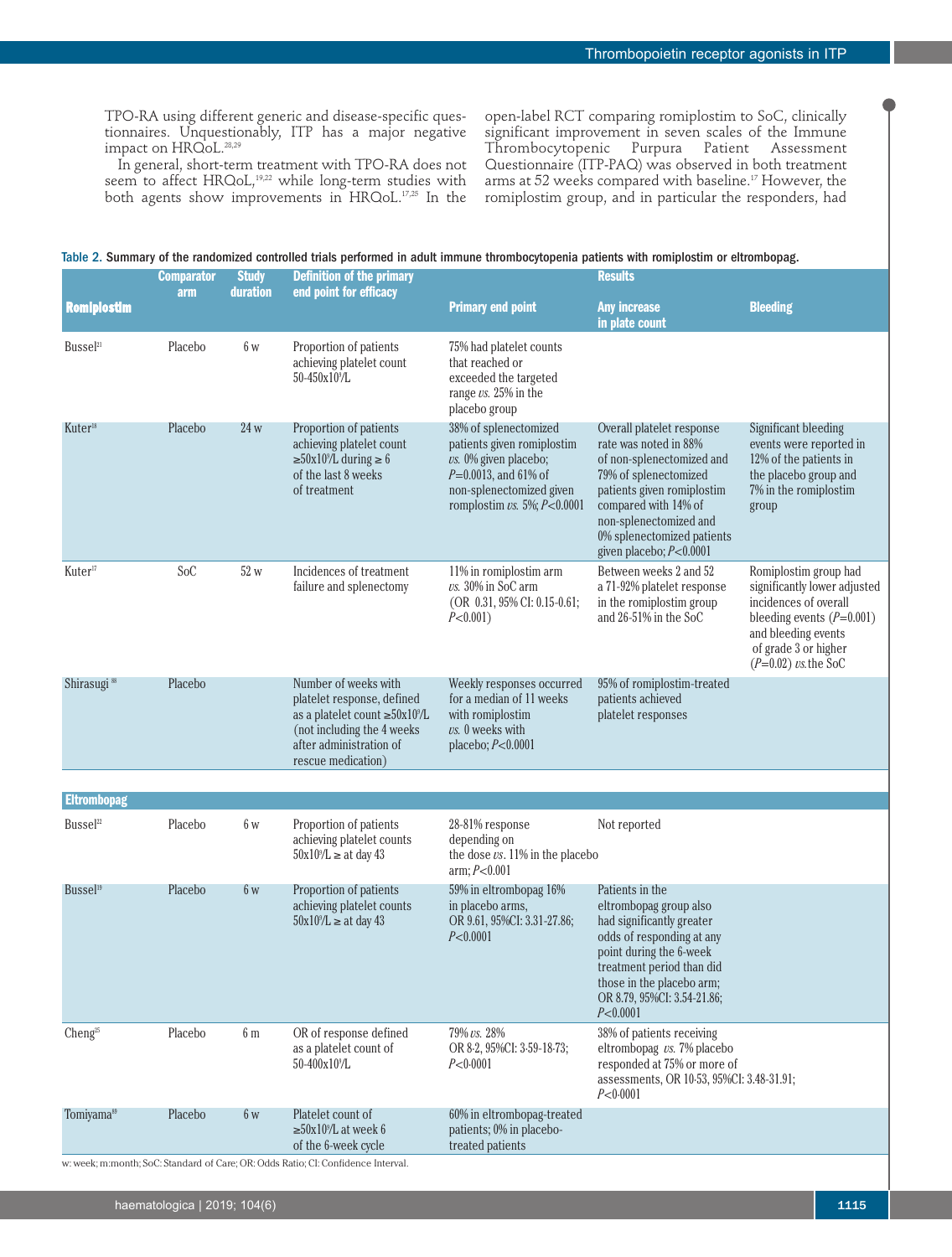significantly greater improvements, although the magnitude of the effect was of uncertain clinical benefit.<sup>30</sup> In the RAISE study, HRQoL was significantly improved in the eltrombopag arm only, in five of the eight SF-36 domains at week 26 compared to baseline.25 In the EXTEND trial, all the HRQoL instruments used had positive mean changes from baseline over time. The improvements from baseline persisted through five years of treatment.<sup>31</sup> This study found positive and clinically-meaningful mean changes from baseline in all HRQoL scores.

## **Practical issues related to use of thrombopoietin receptor agonists**

## **Indication and dosage**

The current label for both TPO-RA in Europe and in the US is patients aged ≥1 year with chronic ITP who are refractory to at least one other treatment (e.g. corticosteroids, immunoglobulins).

Initial dosing with eltrombopag starts at 50 mg daily, unless the patient is East Asian in whom a lower dose should initially be used. If a response is not seen in two weeks, the dose is increased to 75 mg daily, the maximum dose licensed for ITP. In the RAISE study of 197 adults, approximately equal numbers of patients were on 50 and 75 mg daily after six months of treatment. With romiplostim, the package insert recommends 1 μg/kg/week and increasing by 1 μg/kg/week until a response is achieved; however, this approach would take nine weeks to achieve the maximum dose of 10 μg/kg/week. A more practical schema would be to start at 3 μg/kg/week, particularly if a rapid response is needed, or one full vial of 250 μg, and increasing weekly to 5, 7, and then 10 μg/kg/week until a response is achieved. Median dose of romiplostim in adults is 3-5  $\mu$ g/kg/week.<sup>27,32</sup> In Europe, approximately one-third of the patients self-administer romiplostim subcutaneously.32 In the US, self-administration is still not licensed; however, this appears likely to be allowed in the near future.

In the pediatric studies, many children needed the maximum dose of 10 μg/kg/week of romiplostim and 75 mg of eltrombopag, which corresponds to 3-6 mg/kg as compared to 0.5-1 mg/kg for adults.<sup>23,33-35</sup>

#### **Choice of agent**

The two TPO-RA have comparable overall efficacy. Eltrombopag is given orally while romiplostim is dosed as a weekly subcutaneous injection. However, eltrombopag must be given on an empty stomach; in particular, it should be taken four hours after and two hours before food containing cations, e.g. iron, calcium, milk or other dairy products. In the US, different criteria for medical insurance are used for the two agents, which may impact on the decision to adopt one treatment or the other depending on which is likely to be approved first. If patients have absorption problems or transaminitis, it may be prudent to use romiplostim. If patients do not have stable platelet counts, or if they do not want to come to the clinic every week for injections, then eltrombopag may be better.

#### **Dealing with non-responders: switching or combination**

Approximately one-third of the patients discontinue TPO-RA because of lack of response.<sup>36</sup> If one TPO-RA does not work, switching to the other TPO-RA has been seen to be surprisingly effective. In a study of 46 patients

who switched from one agent to another, 80% of the patients who failed to respond to eltrombopag eventually responded to romiplostim, and 46% of patients who did not respond to romiplostim responded to eltrombopag.<sup>37</sup> These results were confirmed in a more recent retrospective study in which 106 patients underwent switching with 60% achieving response with either agent after switching.<sup>38</sup> Switching can also be an effective policy in case of severe platelet-count fluctuations or side-effects.37- <sup>39</sup> Finally, stopping one agent before starting the other is not essential, unless adverse effects are the indication to switch (W Ghanima *et al.*, personal observation, 2019). The addition of a small dose of steroid (2.5-5 mg prednisolone) to a TPO-RA may have a good effect in some patients and can be tried in non-responding patients (W Ghanima *et al.*, personal observation, 2019).

## **Treatment-free durable responses after discontinuation of thrombopoietin receptor agonists**

Approximately 10-30% of patients taking a TPO-RA will be able to discontinue their TPO-RA and maintain response after discontinuation.40 In one study of 75 adults with ITP of <6 months duration treated with romiplostim for ≤12 months, 32% were able to discontinue the medication and to obtain treatment-free durable responses (platelet counts  $>50x10^9$ /L) lasting at least six months.<sup>41</sup> Higher mean platelet count (138x109 /L) for the first two months was associated with remission. However, lasting treatment-free response has also been reported in chronic patients. In a retrospective study, 10% of 260 patients treated with eltrombopag maintained acceptable platelet counts after discontinuation of the drug.<sup>42</sup> In another small retrospective study of 54 patients who were treated with TPO-RA for at least five years, TPO-RA were discontinued in 20 out of 28 patients who achieved a complete response. Of these, eight patients showed a sustained response for a median of 13 months (range 5-27 months).<sup>40</sup> However, it is still not known how TPO-RA induce longlasting off-treatment responses, although it is unlikely that this is simply due to a selection of patients who would eventually remit.<sup>41</sup> Durable responses have even been observed in patients with long-lasting disease. Potential mechanisms include: restored immune tolerance by increased exposure to platelet autoantigens, thereby reducing platelet antibodies through increased presence of MK and platelets,<sup>41,43</sup> or through improvement of Treg function, which in turn could restore immune tolerance to platelets.<sup>13</sup>

Predicting who will achieve a durable response and how to discontinue TPO-RA is challenging. We recommend tapering in a patient who achieves and maintains a stable platelet count over 50-100x109 /L for at least 3-6 months, particularly if using low doses of a TPO-RA and achieving a normal, stable platelet count for some months. One way to taper treatment would involve gradually decreasing and/or increasing the interval between doses until the platelet count remains <30x109 /L or it is possible to discontinue treatment.

# **Safety and tolerability of thrombopoietin receptor agonists**

Ten years after their availability, TPO-RA have been proven to be well-tolerated. The long follow up of the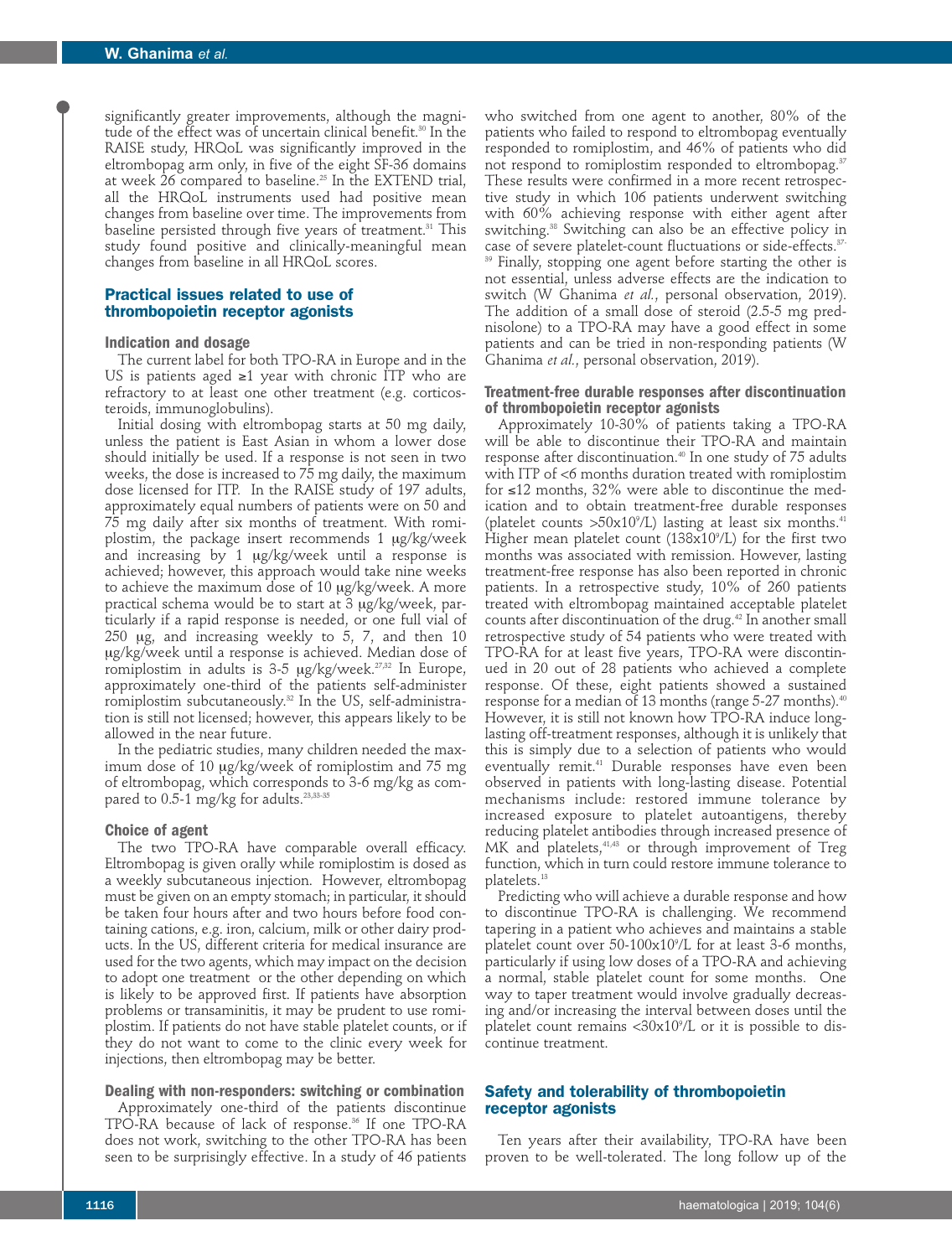patients included in the pivotal studies and "real-life" reports generally give reassuring data. Many of the initial theoretical concerns, such as uncontrolled stem cell proliferations and myelofibrosis with TPO-RA, have not materialized. However, there are emerging reports of adverse events, such as an increased incidence of thrombosis, which remains unexplained.

In the EXTEND study, evaluating long-term safety and efficacy of eltrombopag in 302 adults ITP patients treated with eltrombopag for a mean duration of >2 years, important adverse events were rare and did not increase with treatment duration over one year.<sup>24</sup> Fourteen percent of patients on eltrombopag stopped treatment because of adverse events. Although plasma levels and exposure have been shown to be much higher in Asian populations,<sup>44</sup> tolerability of eltrombopag in the Chinese population appears similar to that observed in Caucasian populations. The good tolerance of eltrombopag observed in pivotal studies has been confirmed in the Spanish eltrombopag registry including 220 ITP adults.45

In a pooled analysis from 13 completed studies of romi-

plostim including 1111 patients, exposure-adjusted rates of adverse events were lower in the romiplostim group than in the placebo/SoC group.<sup>46</sup> These data were confirmed in another registry study.36

Bone marrow reticulin deposition and TE events are associated with the TPO-RA drug class. However, the safety profiles of TPO-RA do not fully overlap and specific adverse events, i.e. cataract and transaminitis, are more frequently seen with eltrombopag. Others, such as development of neutralizing antibodies, are mainly observed with romiplostim, as is pain after administration. This absence of overlapping toxicity encourages switching when a TPO-RA is stopped because of an adverse event that is not due to class effect.

## **Bone marrow fibrosis**

Early concerns were raised regarding the possible induction of bone marrow fibrosis because of sustained stimulation of megakaryopoiesis by TPO-RA, as seen in animal studies.<sup>47</sup> Table 3 summarizes results of the published trials showing that, in most patients, grade of fibro-

Table 3. Summary of studies determining the grade of bone marrow fibrosis in patients treated with thrombopoietin receptor agonists.

| <b>Author</b>          | <b>Study design</b>                                                                                                                                                                                                        | N   | <b>Agent</b> | <b>Staging</b>    | <b>Results</b>                                                                                                                                                                                                                                                                                                                                                                                                                                                                                                                                                                                                                                      |
|------------------------|----------------------------------------------------------------------------------------------------------------------------------------------------------------------------------------------------------------------------|-----|--------------|-------------------|-----------------------------------------------------------------------------------------------------------------------------------------------------------------------------------------------------------------------------------------------------------------------------------------------------------------------------------------------------------------------------------------------------------------------------------------------------------------------------------------------------------------------------------------------------------------------------------------------------------------------------------------------------|
| Ghanima <sup>48</sup>  | Retrospective, single center. BM biopsies<br>were performed at different intervals.                                                                                                                                        | 66  | R, E         | ECS               | After a median treatment duration of 29 months (range:<br>16-47), 22% of the BM biopsies were graded as MF-0, 59%<br>as MF-1 and 18% as MF-2.<br>The proportion of MF-0 decreased from 67% in the<br>pre-treatment biopsies to 22% first on-treatment<br>biopsies, which were largely MF-1.<br>Two or more biopsies were available in 32 patients;<br>comparing the first to the last on-treatment bone<br>marrows, the grade of fibrosis increased in 11 cases,<br>remained the same in 15 and decreased in 6.                                                                                                                                     |
| Brynes <sup>51</sup>   | Prospective, open-label multicenter study<br>of patients who were included in the EXTEND trial<br>and received eltrombopag were followed up<br>with annual BM biopsies                                                     | 117 | E            | <b>ECS</b>        | 209 on-treatment biopsies collected from 115 patients<br>were re-evaluated. Median duration of treatment was 45<br>months (range: $2-73m$ ).<br>98% of patients had findings of MF-0 or MF-1 in any given<br>year over the 5-year study period. Five biopsies from 3<br>patients (2%) were reported as MF-2 or MF-3 at 25<br>months; collagen was present in these 5 specimens.<br>Of 18 patients with 3 biopsies, 8 patients remained at<br>MF-0 over the treatment period and 5 had an increase of<br>one grade. The remaining 5 patients showed a decrease<br>of one grade when compared with the grade from the<br>first on-treatment biopsies. |
| Brynes <sup>49</sup>   | Prospective, open-label multicenter.<br>Biopsy specimens were collected at baseline<br>(before treatment) and after 1 and 2 years<br>of treatment                                                                          | 162 | E            | ECS               | Median time on treatment was 104 weeks<br>(range: 2.4-113). At 1 year (n=127), 69% had a grade<br>of MF-0, 28% had MF-1, 2% had MF-2, and 2% had MF-3.<br>Compared with baseline, 79 out of 93 patients (85%) had<br>MF-0 at 2 years, $9(10\%)$ had a 1-grade increase, $2(2\%)$<br>had a 1-grade decrease, 1 (1%) remained MF-1, and none<br>had 2- or 3-grade increases. Five out of 127 patients (4%)<br>at 1 year and 1 out of 93 (1%) at 2 years had collagen<br>deposition.                                                                                                                                                                   |
| Janssens <sup>50</sup> | Prospective, open-label multicenter.<br>Bone marrow biopsies were scheduled<br>after 1, 2, or 3 years of romiplostim or<br>earlier if patients discontinued<br>or failed to achieve/maintain a response<br>to romiplostim. | 131 | R            | Bauer-<br>meister | The median $(Q1, Q3)$ duration of treatment was in cohort<br>1, 147 (17-156) weeks; cohort 2, 155 (66, 156) weeks;<br>and cohort 3, 155 (66-156) weeks.<br>9 of 131 (6.9 %) included in the 3 cohorts<br>had increases of $\geq 2$ grades (cohort 1: 0/34; cohort 2: 2/39;<br>cohort 3: 7/58), including 2 with collagen.                                                                                                                                                                                                                                                                                                                           |

R: romiplostim; E: eltrombopag; ECS: European Consensus Staging; BM: bone marrow; MF: marrow fibrosis.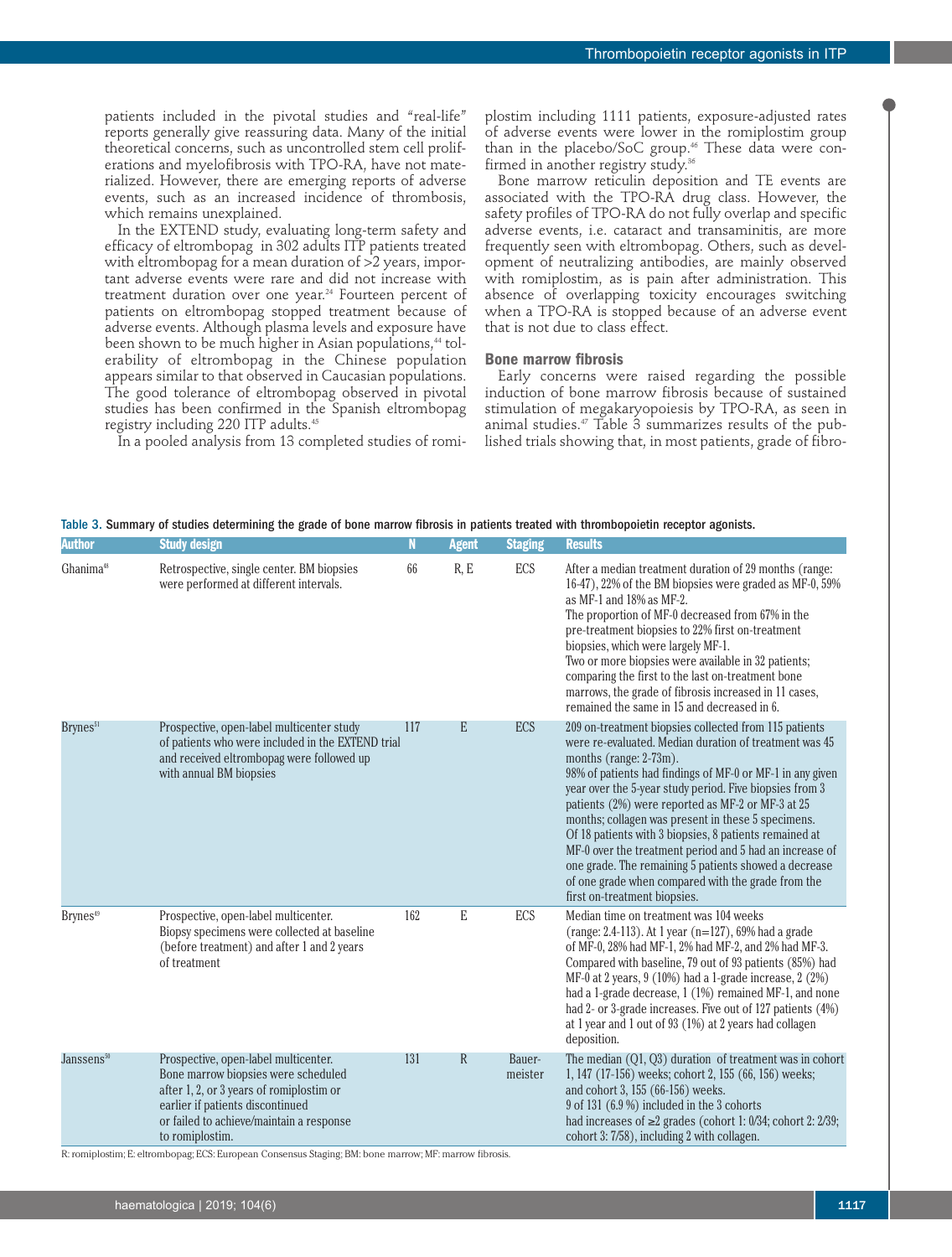sis did not change during treatment with TPO-RA, while a slight, non-progressive reticulin fibrosis (MF-1 or Baumeister <2) was observed in 10-50% of patients.<sup>48,49</sup> In one study, a moderate increase in reticulin fibrosis (MF-2) was observed in 18% at median time of treatment of 2.5 years,48 whereas in three other studies, reticulin fibrosis progressed by >2 grades or developed ≥MF-2 during the study periods in less than 10%.<sup>49-51</sup> Severe grades of reticulin fibrosis (MF-3 and/or collagen fibrosis) were extremely rare in all studies.<sup>48-51</sup> In general, it does not seem that TPO-RA induce substantial fibrosis or changes in number or morphology of peripheral blood cells. Both reticulin and collagen fibrosis regressed in most patients after discontinuation of TPO-RA; in a few patients, fibrosis regressed despite continuing therapy.<sup>48,49</sup>

There is no consensus for patients on TPO-RA as to whether or how to monitor bone marrow (BM) fibrosis. At the moment, hardly any centers perform routine BM biopsy in TPO-RA treated patients. However, if a biopsy is performed and severe reticulin (MF3) or collagen is discovered, then it is recommended that TPO-RA be discontinued. With moderately increased fibrosis, e.g. MF 2, a patient may continue TPO-RA but may need a repeat biopsy in six months. Older age and splenectomy could be associated with higher grades of BM fibrosis; fibrosis was not associated with type, dose or duration of treatment.<sup>20,27,48</sup>

## **Risk of clonal evolution and malignancy**

The TPO-receptor is expressed in many hematopoietic

cells, including early stem cells.<sup>52</sup> Sustained stimulation of the hematopoietic cells raised concerns regarding potential clonal evolution associated with prolonged use of TPO-RA. Based on clinical trials, safety databases and ten years of clinical experience, there are no indications that TPO-RA induce neoplastic changes in ITP patients. A safety analysis of more than 1000 patients treated with romiplostim showed that rates of hematologic and non-hematologic malignancies were comparable between the romiplostim group and the placebo/SoC.<sup>53</sup> In the EXTEND study, ten (3%) patients reported malignancies diagnosed during the 6-year study.<sup>24</sup> In one ITP study, routine BM flow cytometry and cytogenetic studies were performed and no karyotypic or immunophenotypic changes indicative of monoclonality were detected.<sup>4</sup>

In myelodysplastic syndromes (MDS), the risk of leukemogenesis had been a matter of concern.54-56 In aplastic anemia, comparison of natural history between eltrombopag-treated patients and those receiving immunosuppression alone showed no difference in incidence of malignancy, although those treated with eltrombopag tended to develop malignancy sooner.<sup>57</sup>

## **Thromboembolism**

In early trials with TPO-RA, sporadic thromboembolic events (TEE) gave impetus to extensive epidemiological studies exploring the association between thrombosis and ITP and the role of TPO-RA. The incidence of TEE in patients with chronic ITP not exposed to TPO-RA was compared with age- and sex-matched non-ITP control

| Table 4. Incidence of thromboembolism with romiplostim and eltrombopag in long-term studies or in pooled analyses in adults. |  |  |
|------------------------------------------------------------------------------------------------------------------------------|--|--|
|------------------------------------------------------------------------------------------------------------------------------|--|--|

| Ref.                     | <b>Description</b>                                                                                                                     | <b>Patients with history</b><br>or risk factors for<br><b>TE</b> excluded | N. of patients<br>with TEEs | <b>Mean</b><br>exposure<br>time (years)        | Total n. of<br><b>TEEs</b> |                    |                         | <b>First TEE</b><br>rate per<br>100 pt-years | <b>All TEE rate</b><br>per 100<br>pt-years |               |
|--------------------------|----------------------------------------------------------------------------------------------------------------------------------------|---------------------------------------------------------------------------|-----------------------------|------------------------------------------------|----------------------------|--------------------|-------------------------|----------------------------------------------|--------------------------------------------|---------------|
|                          |                                                                                                                                        |                                                                           |                             |                                                | <b>Arterial</b>            | <b>Venous</b>      | <b>Others</b>           |                                              | <b>Arterial</b>                            | <b>Venous</b> |
| Romiplostim              |                                                                                                                                        |                                                                           |                             |                                                |                            |                    |                         |                                              |                                            |               |
| Kuter <sup>27§</sup>     | Long-term<br>investigation<br>on 291 pts who<br>completed a<br>previous<br>randomized<br>romiplostim study*<br>$(Aug 2004 - Jan 2010)$ | In most cases,<br>but not invariably                                      | 19/291 (6.5%)               | 2.11                                           | Arterial<br>16             | 25<br>Venous<br>9  | Other<br>0              | 3.1                                          | 4.1<br>Arterial<br>2.6                     | Venous<br>1.5 |
| Rodeghiero <sup>53</sup> | Pooled analysis of<br>13 clinical trials <sup>^</sup><br>(Oct 2003 and June 2009)                                                      | In most cases,<br>but not invariably                                      | 39/653 (5.9%)               | 1.41                                           | Arterial<br>26             | 69<br>Venous<br>40 | Other<br>$\mathfrak{Z}$ | 4.2                                          | 7.5<br>Arterial<br>2.8                     | Venous<br>4.3 |
| Eltrombopag              |                                                                                                                                        |                                                                           |                             |                                                |                            |                    |                         |                                              |                                            |               |
| Wong <sup>24</sup>       | Long-term investigation<br>on 302 out of 371 patients<br>completing previous<br>trials fed into this study<br>(June 2006-July 2015)    | Yes                                                                       | 19/302 (6.3%)               | 2.37<br>(median,<br>range 2<br>$days-8.8$ yrs) | Arterial<br>14             | 24<br>Venous<br>10 | Other<br>0              | $2.9*$                                       | 3.4<br>Arterial<br>2.0                     | Venous<br>1.4 |

§ From an interim analysis (Aug 2004-July 2007) describing 142 patients for a mean exposure time of 69 weeks, 12 thromboembolism (TE) events were found in seven patients, with an incidence rate of TE of 6.4/100 patient-years (pt-yrs) (3.7/100 pt-yrs after censoring at the first event).<sup>20</sup> \*Analysis includes patients completing previous studies conducted in the US, Europe, Canada and Australia (described in studies 2, 3, 4 of *Online Supplementary Table S1* and n. 12 and 13 of *Online Supplementary Table S2*) who were subsequently enrolled in an open label extension study. Only thrombotic events occurring after enrolling in the extension were considered. ^Analysis includes all 291 patients of Kuter et al., 2013<sup>T</sup> and of an additional 362 patients, including: Japanese patients, described in n.5 of Table A and n. 14 of Table B; 22 children enrolled in a double-blind study," and patients directly enrolled in different open-label studies (a large expanded access<br>study, now available as a f 2011) were also analyzed by Cines *et al.*<sup>46</sup> also including preliminary data in abstract form of Janssens *et al.*<sup>50</sup> The analysis of Cines *et al.* provided a similar thrombotic events rate of 5.5/100 pt-yrs both in the romiplostim (n. 994, 1520 pts/yrs) and in the placebo/Standard of Care (n. 138, 110 pts/yrs) patients. # 2.7 if two additional patients who only had TEE off-study (see Table 3) are excluded. N/n: number; TEE: thromboembolic events.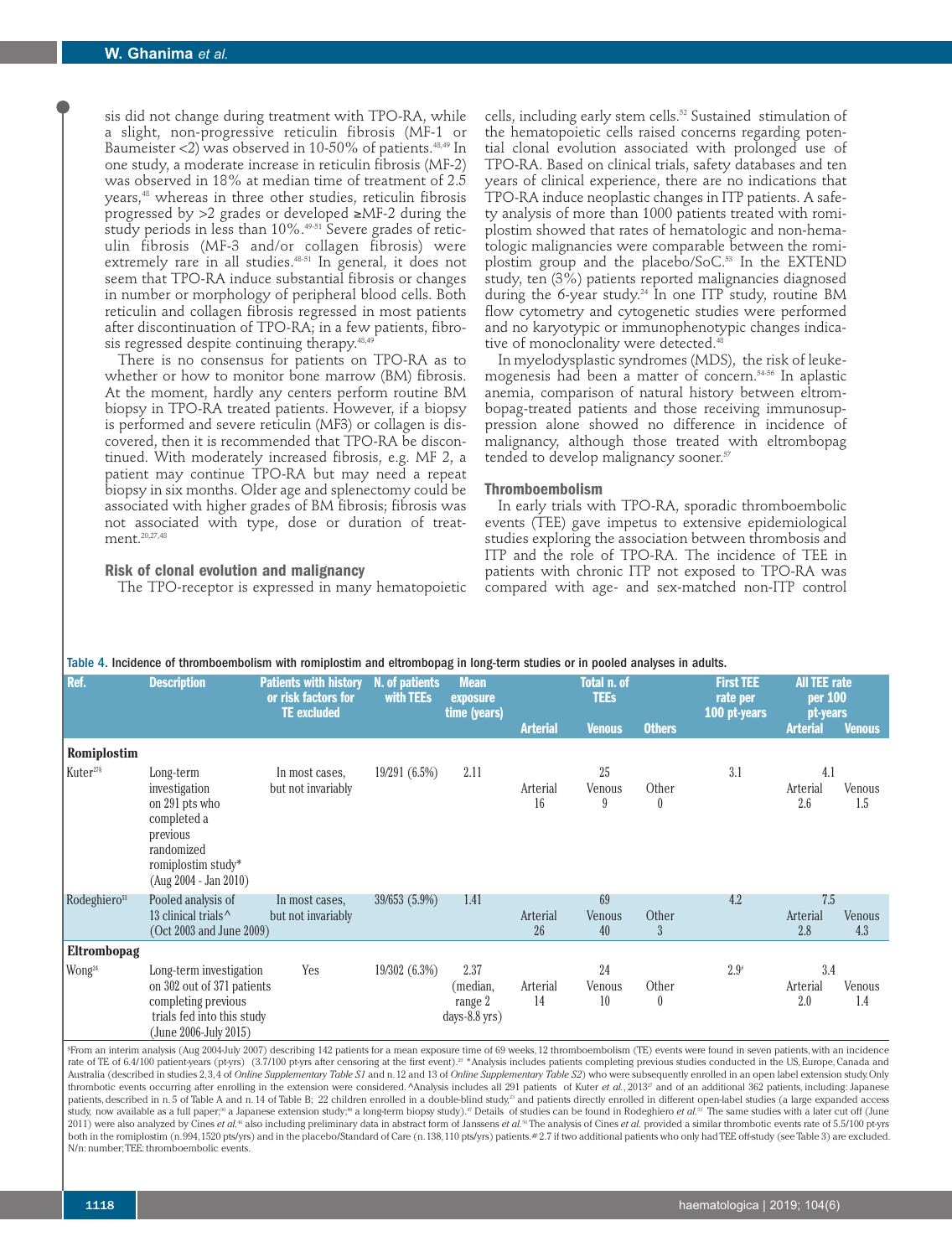populations.58-62 The annualized incidence was 0.41-0.67 for venous thromboembolism (VTE) and 0.96-1.15 for arterial thrombosis (AT), whereas the control populations had 0.28-0.42 and 0.67-0.91, respectively, showing a slightly but statistically significantly higher risk of VTE and possibly AT in ITP patients.<sup>63</sup>

Thromboembolic events in the long-term studies and pooled analyses are summarized in Table 4. *Online Supplementary Table S1* describes thromboembolic events in phase I-II and in randomized, placebo-controlled studies, while *Online Supplementary Table S2* refers to single arm trials. As shown in *Online Supplementary Table S1*, the exposure time to TPO-RA was generally short and ranged from a few weeks to ≤6 months (or 1 year in a single study<sup>17</sup>). Overall, there have been 15 events out of  $\overline{415}$ patients exposed to romiplostim (3.6%) *versus* 4 events in 202 controls (2%), and 5 events in the 391 patients exposed to eltrombopag (1.3%) *versus* none out of 155 controls. Conversely, more consistent and significant data could be derived from the large long-term studies or pooled analyses mainly based on the long-term extension studies, fed by patients who had completed previous trials and in a single-arm study investigating a large number of patients. These studies included greater numbers of patients and report on longer treatment exposure.<sup>24,27,50,53</sup> Notably, patients with history of or important risk factors for thrombosis were excluded upfront from the RCT, and patients experiencing TEE during their previous study were excluded from long-term extension studies, resulting in a generally smaller thrombosis risk population in the long-term studies. Despite that, a relatively large number of TEE occurred in the long term-studies.

The incidence per 100 patient-years (censoring after first TEE) ranged from 3.1 to 4.2 with romiplostim and was 2.9 in the single eltrombopag study. Without censoring after first event, the incidence ranged from 4.1 to 7.5 with romiplostim and 3.4 with eltrombopag.<sup>63</sup> In a pooled analysis of romiplostim studies, an incidence rate per 100 patientyears of 5.5 was reported for both patients exposed to romiplostim or to placebo/SoC.<sup>46</sup> Unfortunately, the low number and short exposure of placebo/SoC make the figures in non-exposed patients unreliable.

Thrombotic events have also been reported in pediatric trials. In a multicenter retrospective study on 79 children with ITP treated with eltrombopag, romiplostim or both, two cases of pulmonary embolism were reported.<sup>64</sup> The randomized controlled trials did not identify any TEE, and overall TEE incidence is clearly lower than in adults.23,33-35,65

The TEE events were neither associated with thrombocytosis nor with a higher dose of TPO-RA. At least 30- 50% of cases occurred in patients with lower than normal platelet counts. In general, TEE events tended to happen in the first year of treatment, creating a trend towards lower incidence figures with more prolonged exposure time. Among arterial events, cerebrovascular (stroke) and myocardial (infarction) were predominant and seen more in patients  $>70$  years of age. However,  $<20\%$  of TEE resulted in permanent disability and only three deaths could be attributed to thrombosis. In a pooled analysis, the annualized risk of thromboembolism in splenectomized patients (6.3) was not significantly higher than non-splenectomized patients (4.3).<sup>6</sup>

The pathogenic mechanisms responsible for the increased thrombotic risk linked to TPO-RA have not yet been identified.<sup>67</sup> The expected findings that TPO-RA lower the threshold of platelet activation have not been demonstrated.68,69 In general, ITP *per se* seems to be a procoagulant condition, as indicated by an increase in the various coagulation activation markers, including D-dimer, prothrombin fragment F1+2 and thrombin generation, and in the antifibrinolytic marker plasminogen activator inhibitor-1 (PAI-1) compared to controls<sup> $70,71$ </sup> No further increase in the coagulation activation markers has been observed after the initiation of TPO-RA.70,71 However, a recent study reported increased PAI-1 levels in patients treated with TPO-RA, possibly leading to the formation of a more fibrinolysis-resistant clot; the study also showed increased microparticle-associated phosphatidylserine procoagulant activity.<sup>72</sup> Moreover, levels of soluble Pselectin and basal exposure of P-selectin in quiescent platelets were significantly increased in TPO-RA treated patients compared to pretreatment levels or to untreated patients; however, the significance of these findings is still not known.70,72

In summary, although they have not been substantiated in properly designed trials, the annualized thrombosis rates in adults appear to be 2-3 times higher (annualized incidence rate of TEE of 4-7%) with TPO-RA treatment than in an ITP population not treated with TPO-RA, and even higher if compared to non-ITP control populations.<sup>63</sup> On the other hand, most available data on the risk of thrombosis are based on retrospective and registry studies, which probably underestimate the risk of thrombosis in the ITP population. The patient's individual risk profile should be considered when initiating treatment with a TPO-RA to evaluate if the expected reduction in bleeding risk outweighs the risk of thrombotisis. Comorbidities more prevalent in ITP should be considered and/or investigated; these include previous thromboembolism, splenectomy, presence of antiphospholipid antibodies, and concomitant medications like estroprogestinic preparations. Efforts should be made to correct modifiable risk factors, and thrombo-prophylaxis is recommended for surgery, provided the patient has a safe platelet count.<sup>67</sup> Furthermore, antiplatelet agents or even anticoagulation could be considered in patients at high risk of thrombosis once platelet counts reach >50x10<sup>9</sup>/L after initiation of TPO-RA.

#### **Rebound thrombocytopenia**

In most patients receiving TPO-RA, platelet counts return to pre-therapy baseline values on discontinuation of therapy; however, in up to 10% of patients, platelet counts temporarily drop below pretreatment levels after discontinuation of TPO-RA.18 Endogenous TPO activity, which is regulated by platelet mass, may be suppressed while platelet and MK levels are elevated on TPO-RA and may not rapidly re-equilibrate when TPO-RA are abruptly discontinued. However, the REPEAT study, which involved intermittent administration of eltrombopag, provided reassuring data.<sup>73</sup> Nonetheless, when TPO-RA treatment is discontinued, tapering is preferred to immediate withdrawal.

# **Fluctuating platelet counts**

Substantial fluctuations in platelet count on stable treatment doses may occur and can be difficult to manage. They are more common with romiplostim than eltrombopag, possibly due to the longer dosing intervals and inconsistent delivery with subcutaneous administration.36-38 Some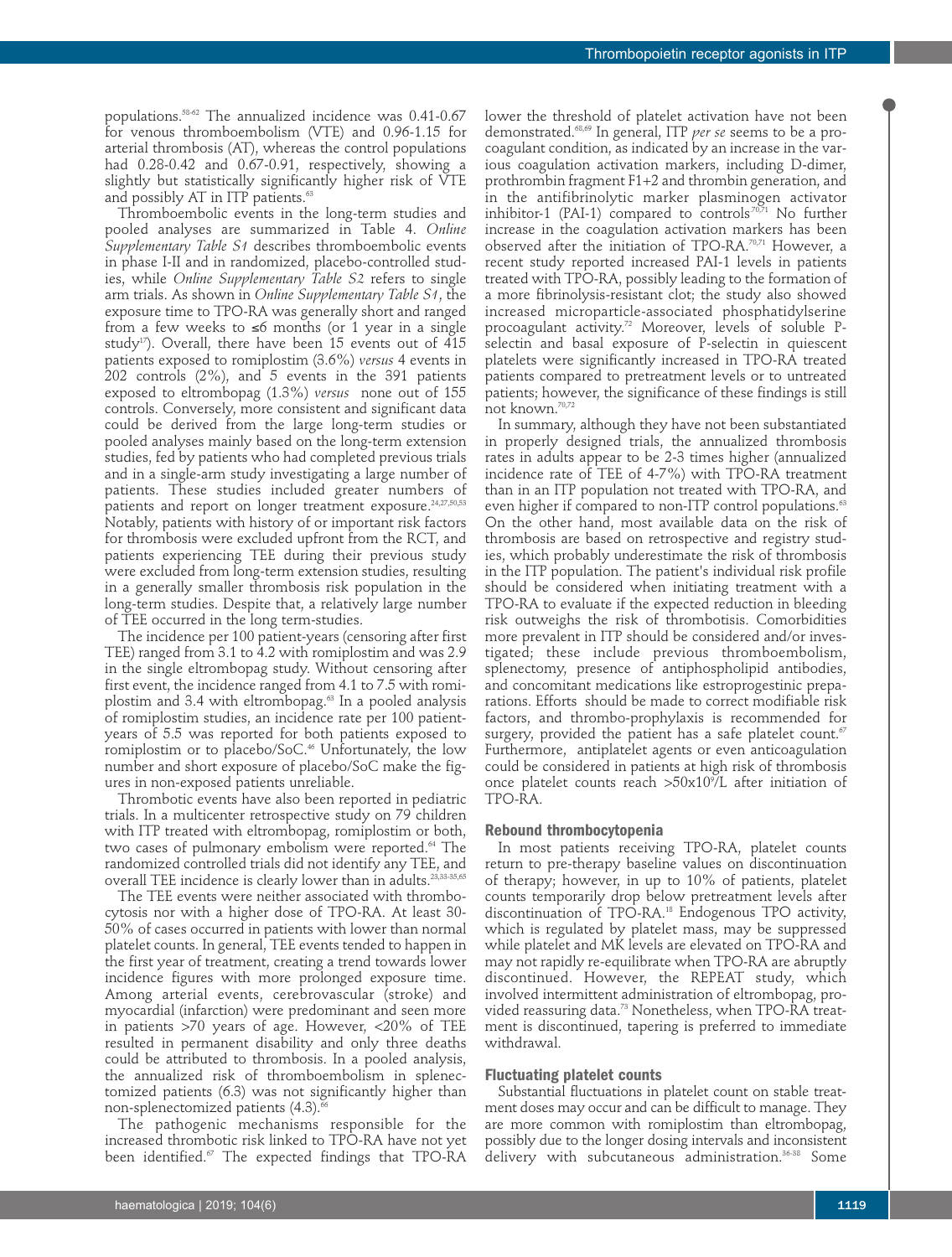patients experiencing such platelet fluctuations with romiplostim can be stabilized by switching to eltrombopag.<sup>74</sup>

# **Adverse events mainly associated with eltrombopag**

### **Cataract**

Treatment-related cataracts were observed in juvenile rodents on eltrombopag and were dose and time dependent. Cataracts have been reported with both eltrombopag and romiplostim. Given multiple confounding risk factors, e.g. steroid use, older age, smoking, no clinical study has unequivocally demonstrated this suspected risk with TPO-RA. In a 6-month study, the incidence of cataract in patients treated with eltrombopag was similar to placebo.25 In the open-label EXTEND study, cataracts developed in 28 patients (9%) in up to eight years of treatment. In 16 (5%), it was considered a severe adverse event, which led to withdrawal of eltrombopag in four (1.3%)<br>patients.<sup>24</sup> In the Pediatric Patients with Pediatric Patients with Thrombocytopenia from Idiopathic Thrombocytopenic Purpura (PETIT2) study, two children developed cataracts, raising serious concern.<sup>33</sup> The analysis of up to 1000 patients treated with romiplostim for ITP reported 37 events of cataracts, but only one case in patients with placebo or SoC, suggesting cataracts, given the big difference in exposure, might also be associated with romiplostim.46

An alternative option to routine ophthalmological evaluation for all patients on eltrombopag is to reserve ophthalmic examination for patients with one or more risk factors.

#### **Transaminitis**

Hepatocyte degeneration, associated with increased serum liver enzymes, was observed in animals at doses that were associated with morbidity and mortality. In humans, development of transaminitis occurs in up to 10%, especially on eltrombopag.22,25 Bilirubin elevations are also possible but involve mainly non-conjugated bilirubin (not indicative of serious liver injury). Transaminitis is mostly asymptomatic and reversible with dose interruption, reduction or discontinuation; only 3% of children and adults were unable to tolerate eltrombopag in large studies.24,25 Transaminitis occurs more in the first year of treatment, which justifies regular monitoring of liver enzymes at more frequent intervals particularly during the first years.

# **Adverse events mainly associated with romiplostim**

# **Risk of antibody development**

Romiplostim is a chimeric fusion protein produced by genetic engineering. Neutralizing antibodies directed against romiplostim have been reported. In contrast, because small molecules do not typically elicit an immune response, development of neutralizing antibodies is not considered to be a risk for eltrombopag. In an analysis of up to 1000 patients treated with romiplostim, neutralizing antibodies to romiplostim were reported in only six patients; importantly, none cross-reacted with endogenous TPO. All had a platelet response, and detec-

## **Other indications for thrombopoietin receptor agonists**

Treatment of severe aplastic anemia (SAA) with eltrombopag yielded multilineage clinical responses in certain patients with refractory severe aplastic anemia.<sup>11</sup> Consequently, eltrombopag has been approved for use in patients with SAA failing immunosuppression who are not eligible for transplantation. A recent study has shown benefit when eltrombopag was used upfront together with immunosuppression, with more than one-third of the patients achieving a complete response by six months.<sup>57</sup>

Thrombocytopenia is a common complication of liver disease, and eltrombopag was licensed to support the platelet count in patients with hepatitis C undergoing treatment with interferon and ribavirin. However, improvements in current hepatitis C therapy have meant that interferon is no longer used.<sup>76</sup>

Studies into the use of TPO-RA in MDS are no longer actively pursued, perhaps not so much because of the risk of induction of leukemia, as because of failure to provide evidence of survival benefit.<sup>54,5</sup>

The major indication under study is in solid tumor chemotherapy. Studies are now available that demonstrate promising results. Schedule and dosing in solid tumor chemotherapy can be better maintained, but translating this into a survival advantage still has to be clearly demonstrated.77

Treatment of inherited thrombocytopenias with eltrombopag has been studied in *MYH9-*related disorders and Wiskott-Aldrich syndrome, showing platelet response in both conditions.<sup>78-8</sup>

### **Other thrombopoietic agents**

Two current studies with avatrombopag and lusutrombopag, both of which were recently approved for procedures in thrombocytopenic patients with liver disease in the US, were careful to verify adequate pre-procedure portal flow and use only several days of TPO-RA prior to and during the procedure to avoid risks of thrombosis, especially that of the portal vein. Avatrombopag, an oral small molecule, apparently binds to the TPO-R similarly to eltrombopag, but does not have any dietary limitations.<sup>81</sup> It was shown to be effective in a phase II study of ITP,<sup>81</sup> and also in a recently published phase III trial, which confirmed the superiority of avatrombopag (5-40 mg daily) over placebo with regard to acute and durable platelet response in patients with chronic ITP. Headache was the most frequent side effect.<sup>82</sup> In view of the two RCT in ITP and the approved indication in liver disease, we expect that avatrombopag will be licensed for ITP.

A recombinant human thrombopoietin (rhTPO) has been licensed in China for many years in adults and children with ITP. Studies have also recently been performed in pregnant women, all with good results.<sup>83,84</sup> One concern is the uncertainty regarding development of antibodies to the TPO agent which, unlike those seen with romiplostim, might cross-react with endogenous TPO and create lasting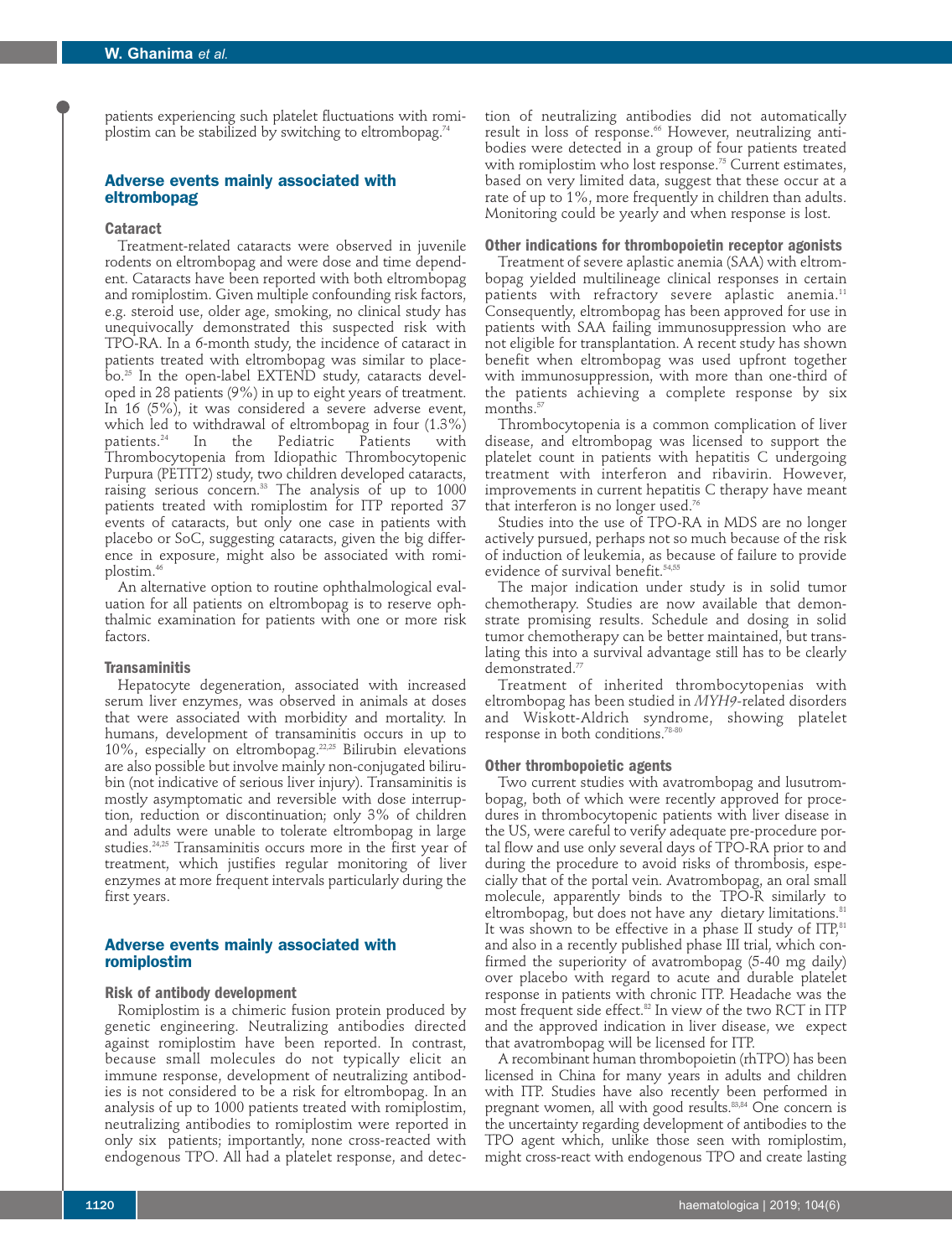and substantial thrombocytopenia in affected recipients. Importantly, neither romiplostim nor eltrombopag are recommended to be used in pregnancy; however, there are limited case reports in which the use of these agents in pregnant women with difficult ITP appeared to be safe.

# **Future treatments for immune thrombocytopenia and the role of thrombopoietin receptor agonists**

The two TPO-RA licensed for use in ITP are now both licensed for use after one year from diagnosis after failure of corticosteroids, further consolidating their position as the mainstay for second-line therapy in ITP. However, many other agents are currently under development, at various stages of clinical testing, or are being considered for registration. Among these, fostamatinib, an inhibitor of spleen tyrosine kinase (syk) has an overall response rate of almost 50% with continued treatment, and an 18% rate of stable responses in heavily pretreated ITP patients.<sup>85</sup> This agent was licensed in the US in 2018 for treatment of chronic ITP in adults. Several blockers of FcRn have entered trials in adults with persistent and chronic ITP; at least two (rozanolixizumab and ARGX-117) have completed phase II studies.<sup>86</sup> The mechanism is a dramatic increase in IgG turnover as a result of inhibition of IgG recycling; not only "normal" but also IgG autoantibody levels decrease markedly.<sup>87</sup> Preliminary results are encouraging but efficacy and toxicity need to be better defined in phase III studies. It remains to be seen how these agents will influence the future role of TPO-RA.

# **Conclusion**

Romiplostim and eltrombopag are well tolerated and effective therapies for ITP with acceptable toxicity. Both agents increase the platelet count in up to three-quarters of patients. Ten years after their introduction, available evidence from short- and long-term and registry-based studies confirm the general safety of chronic long-term use of these medications, as well as persistent efficacy in most patients.

## **References**

- 1. Rodeghiero F. A critical appraisal of the evidence for the role of splenectomy in adults and children with ITP. Br J Haematol. 2018;181(2):183-195.
- 2. Patel VL, Mahevas M, Lee SY, et al. Outcomes 5 years after response to rituximab therapy in children and adults with<br>immune thrombocytopenia. Blood. immunder thrombocytopenia. 2012;119(25):5989-5995.
- 3. Ghanima W, Godeau B, Cines DB, Bussel JB. How I treat immune thrombocytopenia: the choice between splenectomy or a medical therapy as a second-line treatment. Blood. 2012;120(5):960-969.
- 4. Erickson-Miller CL, Delorme E, Tian SS, et al. Preclinical activity of eltrombopag (SB-497115), an oral, nonpeptide thrombopoietin receptor agonist. Stem Cells. 2009;27(2):424-430.
- 5. Broudy VC, Lin NL. AMG531 stimulates megakaryopoiesis in vitro by binding to Mpl. Cytokine. 2004;25(2):52-60.
- 6. Will B, Kawahara M, Luciano JP, et al. Effect of the nonpeptide thrombopoietin receptor agonist Eltrombopag on bone marrow cells from patients with acute myeloid leukemia and myelodysplastic syndrome. Blood. 2009;114(18):3899-3908.
- 7. Sun H, Tsai Y, Nowak I, Liesveld J, Chen Y. Eltrombopag, a thrombopoietin receptor agonist, enhances human umbilical cord blood hematopoietic stem/primitive progenitor cell expansion and promotes multilineage hematopoiesis. Stem Cell Res. 2012;9(2):77-86.
- 8. Di Buduo CA, Currao M, Pecci A, Kaplan DL, Balduini CL, Balduini A. Revealing eltrombopag's promotion of human megakaryopoiesis through AKT/ERK-<br>dependent pathway activation. pathway Haematologica. 2016;101(12):1479-1488.
- 9. Vlachodimitropoulou E, Garbowski M, et al. Eltrombopag: a powerful chelator of cellular or extracellular iron(III) alone or combined with a second

chelator. Blood. 2017;130(17):1923-1933.

- 10. Roth M, Will B, Simkin G, et al. Eltrombopag inhibits the proliferation of leukemia cells via reduction of intracellular iron and induction of differentiation. Blood. 2012;120(2):386-394.
- 11. Olnes MJ, Scheinberg P, Calvo KR, et al. Eltrombopag and improved hematopoiesis in refractory aplastic anemia. N Engl J Med. 2012;367(1):11-19.
- 12. D'Arena G, Guariglia R, Mansueto G, et al. No cross-resistance after sequential use of romiplostim and eltrombopag in chronic immune thrombocytopenic purpura. Blood. 2013;121(7):1240-1242.
- 13. Bao W, Bussel JB, Heck S, et al. Improved regulatory T-cell activity in patients with chronic immune thrombocytopenia treated<br>with thrombopoietic agents. Blood. with thrombopoietic 2010;116(22):4639-4645.
- 14. Wan YY, Flavell RA. 'Yin-Yang' functions of transforming growth factor-beta and T regulatory cells in immune regulation. Immunol Rev. 2007;220:199-213.
- 15. Schifferli A, Kuhne T. Thrombopoietin receptor agonists: a new immune modulatory strategy in immune thrombocytopenia? Semin Hematol. 2016;53 Suppl 1:S31-4.
- 16. Zufferey A, Kapur R, Semple JW. Pathogenesis and Therapeutic Mechanisms in Immune Thrombocytopenia (ITP). J Clin Med. 2017;6(2).
- 17. Kuter DJ, Rummel M, Boccia R, et al. Romiplostim or standard of care in patients with immune thrombocytopenia. N Engl J Med. 2010;363(20):1889-1899.
- 18. Kuter DJ, Bussel JB, Lyons RM, et al. Efficacy of romiplostim in patients with chronic immune thrombocytopenic purpura: a double-blind randomised controlled trial. Lancet. 2008;371(9610):395-403.
- 19. Bussel JB, Provan D, Shamsi T, et al. Effect of eltrombopag on platelet counts and bleeding during treatment of chronic idiopathic thrombocytopenic purpura: a randomised, double-blind, placebo-controlled trial. Lancet. 2009;373(9664):641-648.
- 20. Bussel JB, Kuter DJ, Pullarkat V, Lyons RM, Guo M, Nichol JL. Safety and efficacy of

long-term treatment with romiplostim in thrombocytopenic patients with chronic ITP. Blood. 2009;113(10):2161-2171.

- 21. Bussel JB, Kuter DJ, George JN, et al. AMG 531, a thrombopoiesis-stimulating protein, for chronic ITP. N Engl J Med. 2006;355(16):1672-1681.
- 22. Bussel JB, Cheng G, Saleh MN, et al. Eltrombopag for the treatment of chronic idiopathic thrombocytopenic purpura. N Engl J Med. 2007;357(22):2237-2247.
- 23. Bussel JB, Buchanan GR, Nugent DJ, et al. A randomized, double-blind study of romiplostim to determine its safety and efficacy in children with immune thrombocytopenia. Blood. 2011;118(1):28-36.
- 24. Wong RSM, Saleh MN, Khelif A, et al. Safety and efficacy of long-term treatment of chronic/persistent ITP with eltrombopag: final results of the EXTEND study. Blood. 2017;130(23):2527-2536.
- 25. Cheng G, Saleh MN, Marcher C, et al. Eltrombopag for management of chronic immune thrombocytopenia (RAISE): a 6 month, randomised, phase 3 study. Lancet. 2011;377:393-402.
- 26. Wang L, Gao Z, Chen XP, et al. Efficacy and safety of thrombopoietin receptor agonists in patients with primary immune thrombocytopenia: A systematic review and metaanalysis. Sci Rep. 2016;6:39003.
- 27. Kuter DJ, Bussel JB, Newland A, et al. Longterm treatment with romiplostim in patients with chronic immune thrombocytopenia: safety and efficacy. Br J Haematol. 2013;161 (3):411-423.
- 28. McMillan R, Bussel JB, George JN, Lalla D, Nichol JL. Self-reported health-related quality of life in adults with chronic immune thrombocytopenic purpura. Am J Hematol. 2008;83(2):150-154.
- 29. Mathias SD, Gao SK, Miller KL, et al. Impact of chronic Immune Thrombocytopenic Purpura (ITP) on health-related quality of life: a conceptual model starting with the patient perspective. Health Qual Life Outcomes. 2008;6:13.
- 30. Kuter DJ, Mathias SD, Rummel M, et al. Health-related quality of life in nonsplenec-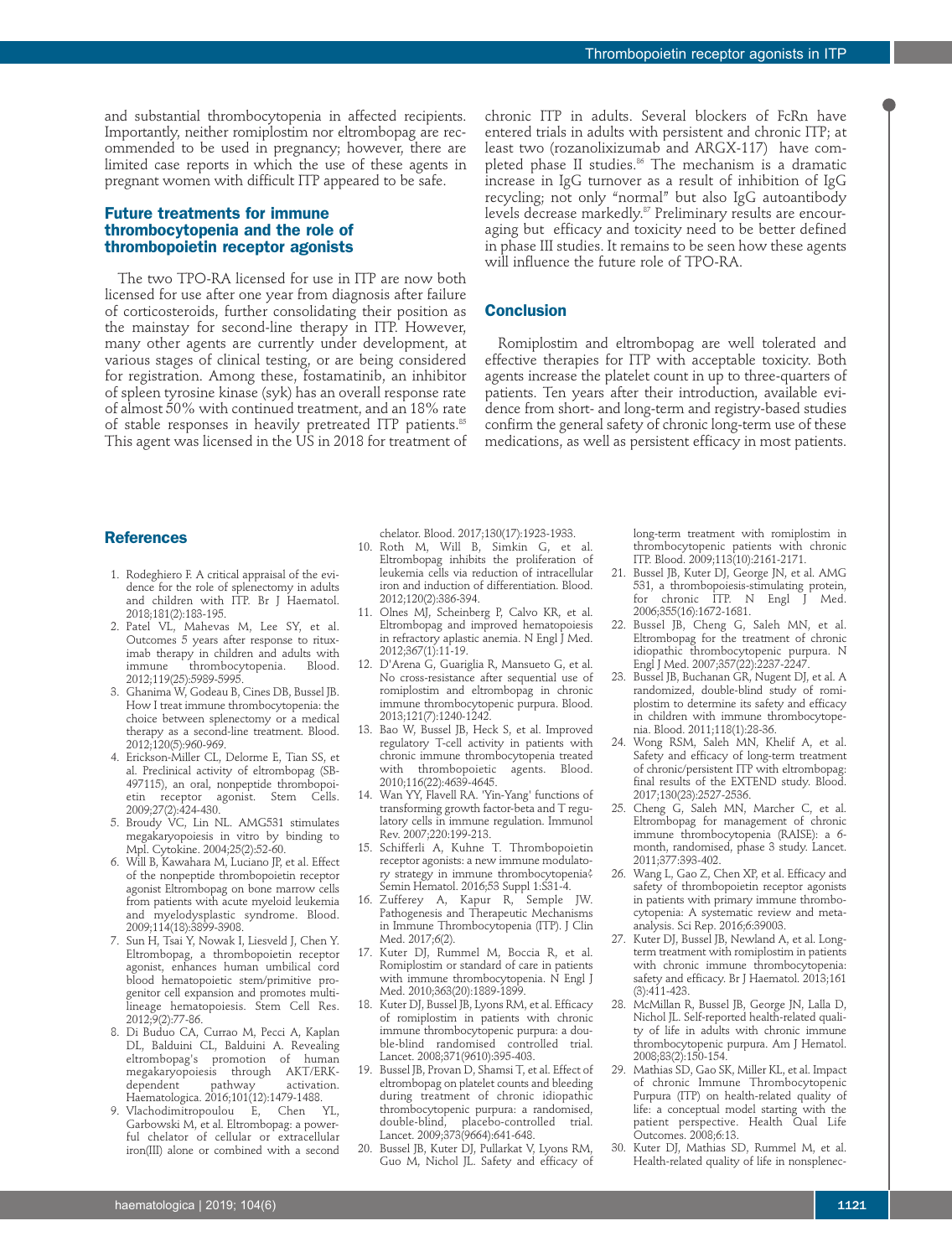tomized immune thrombocytopenia patients receiving romiplostim or medical standard of care. Am J Hematol. 2012;87(5): 558-561.

- 31. Saleh MN, Bussel JB, Khelif A, et al. Improvements in Patient Health-Related Quality of Life (HRQoL) with Clinical Efficacy in Patients Treated with Eltrombopag: Final Results from the Long-Term, Open-Label Extend Study. Blood. 2016;128(22):3742.
- 32. Steurer M, Quittet P, Papadaki HA, et al. A large observational study of patients with primary immune thrombocytopenia receiving romiplostim in European clinical practice. Eur J Haematol. 2017;98(2):112-120.
- 33. Grainger JD, Locatelli F, Chotsam pancharoen T, et al. Eltrombopag for children with chronic immune thrombocytopenia (PETIT2): a randomised, multicentre, placebo-controlled trial. Lancet. 2015;386 (10004):1649-1658.
- 34. Bussel JB, de Miguel PG, Despotovic JM, et al. Eltrombopag for the treatment of children with persistent and chronic immune thrombocytopenia (PETIT): a randomised, multicentre, placebo-controlled study. Lancet Haematol. 2015;2(8):e315-325.
- 35. Tarantino MD, Bussel JB, Blanchette VS, et al. Romiplostim in children with immune thrombocytopenia: a phase 3, randomised, double-blind, placebo-controlled study. Lancet. 2016;388(10039):45-54.
- 36. Khellaf M, Michel M, Quittet P, et al. Romiplostim safety and efficacy for immune thrombocytopenia in clinical practice: 2-year results of 72 adults in a romiplostim compassionate-use program. Blood. 2011;118(16):4338-4345.
- 37. Khellaf M, Viallard JF, Hamidou M, et al. A retrospective pilot evaluation of switching thrombopoietic receptor-agonists in thrombocytopenia. Haematologica. 2013;98(6):881-887.
- 38. Cantoni S, Carpenedo M, Mazzucconi MG, et al. Alternate use of thrombopoietin receptor agonists in adult primary immune thrombocytopenia patients: A retrospective collaborative survey from Italian hematology centers. Am J Hematol. 2018;93(1):58- 64.
- 39. Kuter DJ, Macahilig C, Grotzinger KM, et al. Treatment patterns and clinical outcomes in patients with chronic immune thrombocytopenia (ITP) switched to eltrombopag or romiplostim. Int J Hematol. 2015;101(3): 255-263.
- 40. Mahevas M, Fain O, Ebbo M, et al. The temporary use of thrombopoietin-receptor agonists may induce a prolonged remission in adult chronic immune thrombocytopenia. Results of a French observational study. Br J Haematol. 2014;165(6):865-869.
- 41. Newland A, Godeau B, Priego V, et al. Remission and platelet responses with romiplostim in primary immune thrombocytopenia: final results from a phase 2 study. Br J Haematol. 2016;172(2):262-273.
- 42. Gonzalez-Lopez TJ, Pascual C, Alvarez-Roman MT, et al. Successful discontinuation of eltrombopag after complete remission in patients with primary immune thrombocytopenia. Am J Hematol. 2015;90(3):E40-43.
- 43. Ghadaki B, Nazi I, Kelton JG, Arnold DM. Sustained remissions of immune thrombocytopenia associated with the use of thrombopoietin receptor agonists. Transfusion. 2013;53(11):2807-2812.
- 44. Gibiansky E, Zhang J, Williams D, Wang Z, Ouellet D. Population pharmacokinetics of eltrombopag in healthy subjects and

patients with chronic idiopathic thrombocytopenic purpura. J Clin Pharmacol. 2011;51(6):842-856.

- 45. Gonzalez-Lopez TJ, Alvarez-Roman MT, Pascual C, et al. Use of eltrombopag for secondary immune thrombocytopenia in clinical practice. Br J Haematol. 2017;178(6):959- 970.
- 46. Cines DB, Gernsheimer T, Wasser J, et al. Integrated analysis of long-term safety in patients with chronic immune thrombocytopaenia (ITP) treated with the thrombopoietin (TPO) receptor agonist romiplostim. Int J Hematol. 2015;102(3):259-270.
- 47. Kuter DJ, Mufti GJ, Bain BJ, Hasserjian RP, Davis W, Rutstein M. Evaluation of bone marrow reticulin formation in chronic immune thrombocytopenia patients treated with romiplostim. Blood. 2009;114(18): 3748-3756.
- 48. Ghanima W, Geyer JT, Lee CS, et al. Bone<br>marrow fibrosis in 66 Immune fibrosis in 66 Immune Thrombocytopenia patients treated with thrombopoietin receptor agonists: a single center long-term follow-up. Haematologica. 2014;99(5):937-944.
- Brynes RK, Wong RS, Thein MM, et al. A 2-Year, Longitudinal, Prospective Study of the Effects of Eltrombopag on Bone Marrow in<br>Patients with Chronic Immune Patients with Chronic Immune<br>Thrombocytopenia. Acta Haematol. Thrombocytopenia. 2017;137(2):66-72.
- 50. Janssens A, Rodeghiero F, Anderson D, et al. Changes in bone marrow morphology in adults receiving romiplostim for the treatment of thrombocytopenia associated with primary immune thrombocytopenia. Ann Hematol. 2016;95(7):1077-1087.
- 51. Brynes RK, Orazi A, Theodore D, et al. Evaluation of bone marrow reticulin in patients with chronic immune thrombocytopenia treated with eltrombopag: Data from the EXTEND study. Am J Hematol. 2015;90(7):598-601.
- 52. Imbach P, Crowther M. Thrombopoietinreceptor agonists for primary immune thrombocytopenia. N Engl J Med. 2011;365 (8):734-741.
- 53. Rodeghiero F, Stasi R, Giagounidis A, et al. Long-term safety and tolerability of romiplostim in patients with primary immune thrombocytopenia: a pooled analysis of 13 clinical trials. Eur J Haematol. 2013;91(5): 423-436.
- 54. Mittelman M, Platzbecker U, Afanasyev B, et al. Eltrombopag for advanced myelodysplastic syndromes or acute myeloid leukaemia and severe thrombocytopenia (ASPIRE): a randomised, placebo-controlled, phase 2 trial. Lancet Haematol. 2018;5(1):e34-e43.
- 55. Fenaux P, Muus P, Kantarjian H, et al. Romiplostim monotherapy in thrombocytopenic patients with myelodysplastic syndromes: long-term safety and efficacy. Br J Haematol. 2017;178(6):906-913.
- 56. Platzbecker U, Wong RS, Verma A, et al. Safety and tolerability of eltrombopag versus placebo for treatment of thrombocytopenia in patients with advanced myelodysplastic syndromes or acute myeloid leukaemia: a multicentre, randomised, placebo-controlled, double-blind, phase 1/2 trial. Lancet Haematol. 2015;2(10):e417-426.
- 57. Townsley DM, Scheinberg P, Winkler T, et al. Eltrombopag Added to Standard Immunosuppression for Aplastic Anemia. N Engl J Med. 2017;376(16):1540-1550.
- 58. Severinsen MT, Engebjerg MC, Farkas DK, et al. Risk of venous thromboembolism in

patients with primary chronic immune thrombocytopenia: a Danish populationbased cohort study. Br J Haematol. 2011;152(3):360-362.

- Sarpatwari A, Bennett D, Logie JW, et al. Thromboembolic events among adult patients with primary immune thrombocytopenia in the United Kingdom General Practice Research Database. Haematologica. 2010;95(7):1167-1175.
- 60. Norgaard M, Severinsen MT, Lund Maegbaek M, Jensen AO, Cha S, Sorensen HT. Risk of arterial thrombosis in patients with primary chronic immune thrombocytopenia: a Danish population-based cohort study. Br J Haematol. 2012;159(1):109-111.
- 61. Norgaard M, Cetin K, Maegbaek ML, et al. Risk of arterial thrombotic and venous thromboembolic events in patients with primary chronic immune thrombocytopenia: a Scandinavian population-based cohort study. Br J Haematol. 2016;174(4):639-642.
- 62. Enger C, Bennett D, Forssen U, Fogarty PF, McAfee AT. Comorbidities in patients with persistent or chronic immune thrombocytopenia. Int J Hematol. 2010;92(2):289-295.
- Rodeghiero F. Is ITP a thrombophilic disorder? Am J Hematol. 2016;91(1):39-45.<br>Ramaswamy K, Hsieh L, Leven
- 64. Ramaswamy K, Hsieh L, Thompson MV, Nugent D, Bussel JB. Thrombopoietic agents for the treatment of persistent and chronic immune thrombocytopenia in children. J Pediatr. 2014;165(3): 600-6055.e4.
- 65. Elalfy MS, Abdelmaksoud AA, Eltonbary KY. Romiplostim in children with chronic refractory ITP: randomized placebo controlled study. Ann Hematol. 2011;90(11): 1341-1344.
- 66. Cines DB, Wasser J, Rodeghiero F, et al. Safety and efficacy of romiplostim in splenectomized and nonsplenectomized patients with primary immune thrombocytopenia. Haematologica. 2017;102(8):1342- 1351.
- 67. Rodeghiero F. ITP and thrombosis: an intriguing association. Blood Adv. 2017;1(24):2280.
- 68. Psaila B, Bussel JB, Linden MD, et al. In vivo effects of eltrombopag on platelet function in immune thrombocytopenia: no evidence of platelet activation. Blood. 2012;119(17): 4066-4072.
- Haselboeck J, Kaider A, Pabinger I, Panzer S. Function of eltrombopag-induced platelets compared to platelets from control patients with immune thrombocytopenia. Thromb Haemost. 2013;109(4):676-683.
- 70. Garabet L, Ghanima W, Monceyron Jonassen C, et al. Effect of thrombopoietin receptor agonists on markers of coagulation and P-selectin in patients with immune thrombocytopenia. Platelets. 2017:1-7.
- 71. Alvarez Roman MT, Fernandez Bello I, Arias-Salgado EG, et al. Effects of thrombopoietin receptor agonists on procoagulant state in patients with immune thrombocytopenia. Thromb Haemost. 2014;112(1):65- 72.
- 72. Justo Sanz R, Monzon Manzano E, Fernandez Bello I, et al. Platelet Apoptosis and PAI-1 are Involved in the Pro-Coagulant State of Immune Thrombocytopaenia Patients Treated with Thrombopoietin Receptor Agonists. Thromb Haemost. 2019 Feb 11. [Epub ahead of print]
- 73. Bussel JB, Saleh MN, Vasey SY, Mayer B, Arning M, Stone NL. Repeated short-term use of eltrombopag in patients with chronic immune thrombocytopenia (ITP). Br J Haematol. 2013;160(4):538-546.